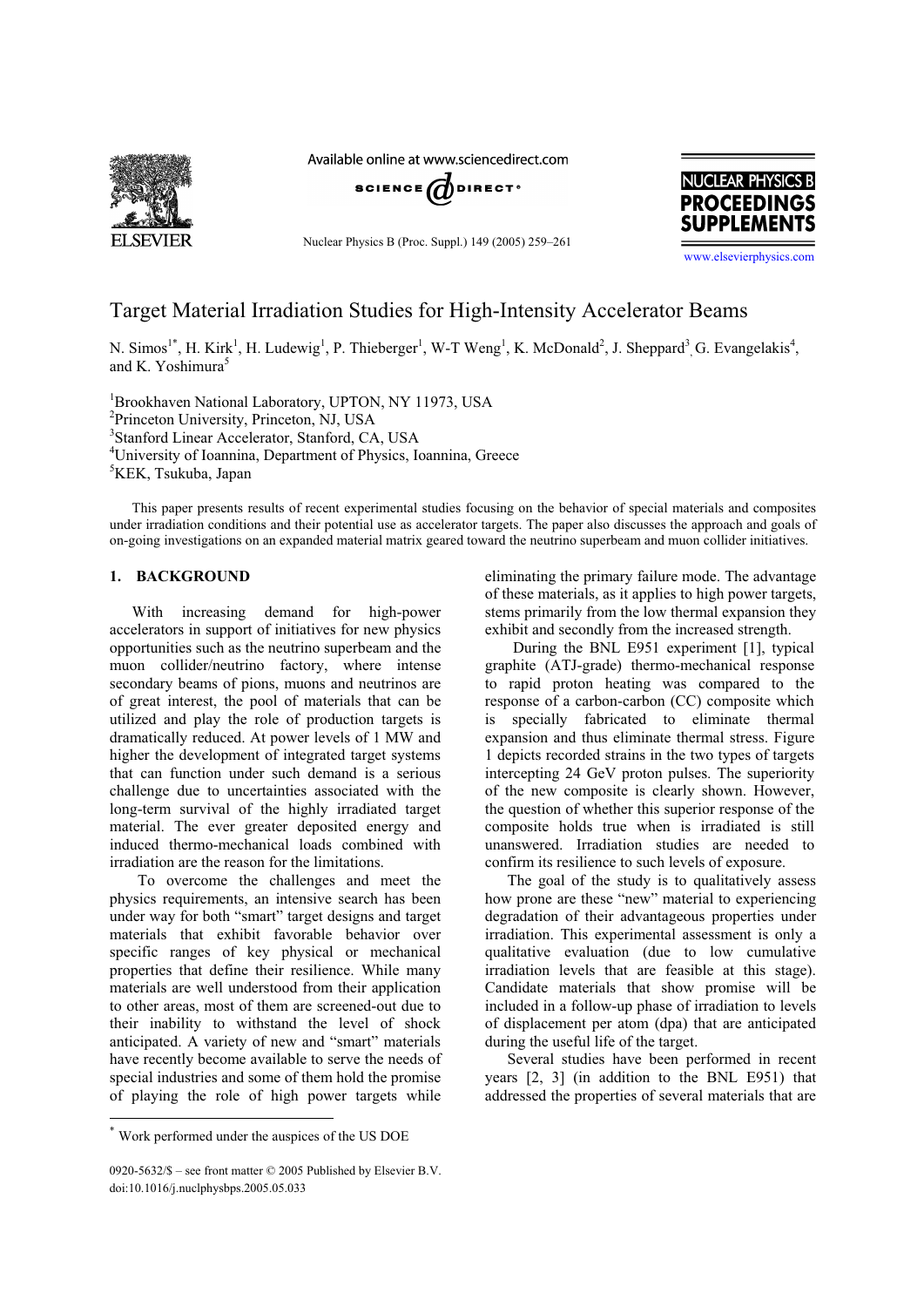either in use or planned to be used in accelerator components. These include the Accelerator Production of Tritium (APT) Material Handbook study and the Spallation Neutron Source studies in the US, Europe and Japan. While an extensive matrix of materials has been used (between the various studies), no information regarding irradiation effects on the new alloys/composites is available. It should be noted that the wealth of reactor-based material irradiation experience continues to provide the baseline for the new studies for long-term irradiation exposure extrapolation, understanding mechanisms of material property changes, etc.



Figure 1: Graphite vs. Carbon-Carbon composite response (strain) to 24 GeV Protons

#### **2. MATERIAL IRRADIATION STUDY**

#### **2.1 Phase I**

During Phase-I of the material irradiation study attention was primarily focused on Super-Invar and in a lesser degree on Inconel-718. Relevant information to the overall study was also obtained from its predecessor (BNL Experiment E951) where several materials (either in the form of proton windows and targets) were subjected to 24 GeV proton pulses and had their dynamic response measured and analyzed. These materials included Al-3000, Inconel-718, Havar and Ti alloy (6Al-6V) as windows and graphite (ATJ grade) and CC composite as low-Z targets. It was indicated earlier that the CC composite appears to minimize the thermal shock as compared to classical graphite. Super-Invar held the same promise based on its low CTE over a specific range of operating temperature.

#### **2.1 Phase II**

A number of new "smart" alloys and composites other than CC composite and super-Invar have been developed in recent years for a wide range of applications. These materials exhibit either high strength or, as in the case of Invar, low CTE. Such a situation appears to be beneficial to the accelerator community since it optimizes the two material properties that matter the most. For example, Figure 3 depicts the characterization of the "Gum Metal" alloy (Ti based alloy) that seems to have significant advantages over other alloys. However, these alloys/composites were never evaluated for radiation damage. Their properties are, nevertheless, intriguing enough to consider them for high-power target applications, provided that the radiation damage issues are addressed.



Figure 2: Irradiation effects on CTE of super-Invar.



Figure 3: "Gum Metal" material characterization in its non-irradiated state [4]

During Phase-II of the material study the selected matrix of materials has been irradiated with  $200$  MeV protons and average current of 70  $\mu$ A at the BNL BLIP facility for two weeks. The exposure is expected to induce approximately 0.25 dpa in the higher Z materials of the matrix. Figure 4 depicts the two types of specimens (tensile and CTE) as well as their typical assembly in one of the irradiation boxes. The adopted configuration allowed for multiple layers of specimens and cooling channels for the forced water flow through the assembly. The stacking configuration was a requirement so that the Gaussian beam profile is preserved upon exiting the